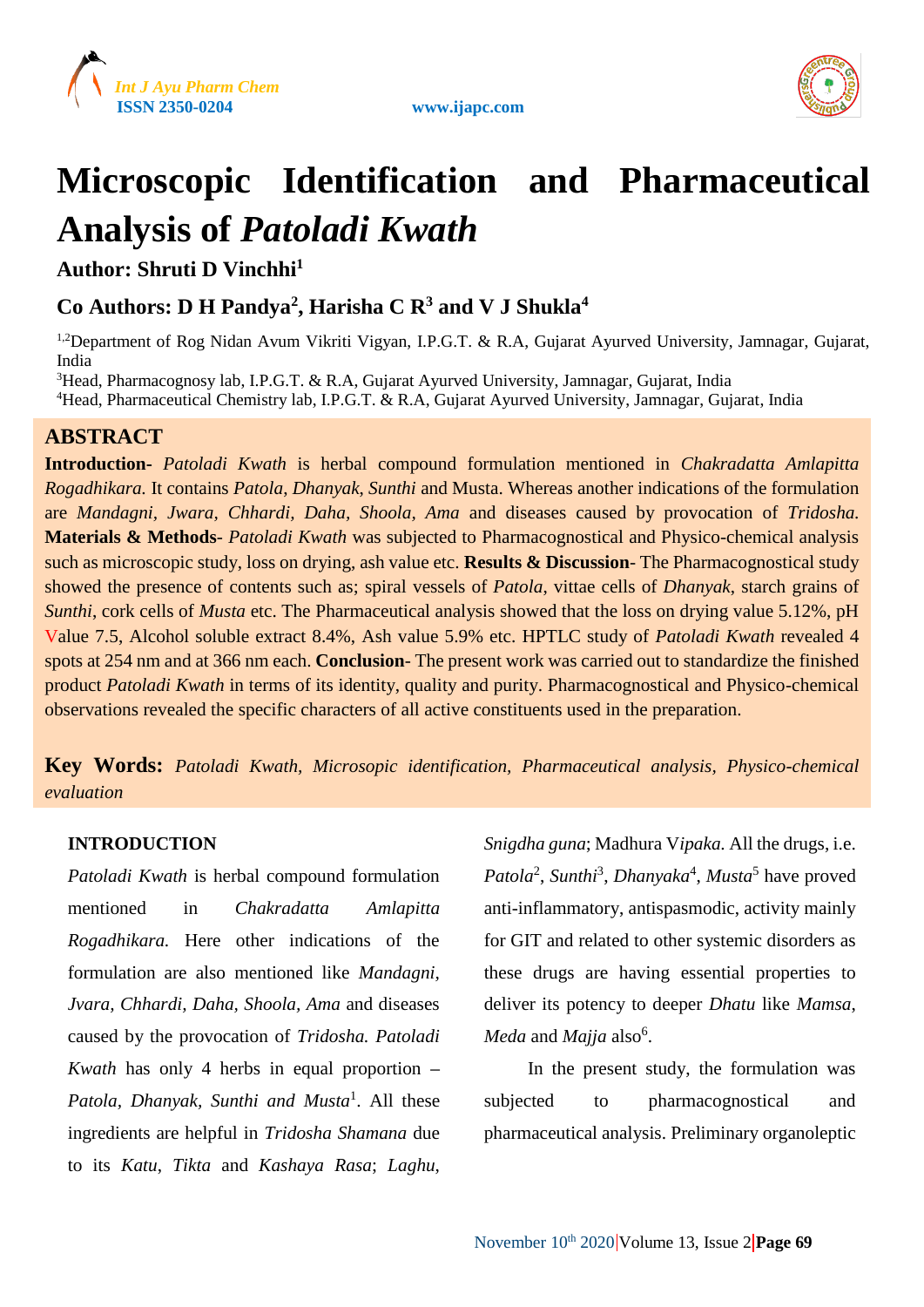

**ISSN 2350-0204 www.ijapc.com**



features and results of microscopy were verified and all the ingredients were proved to be authentic.

# **MATERIALS AND METHODS**

#### **Collection, identification and authentication of**

#### **raw drugs**

**Table 1** Ingredients of *Patoladi Kwath*

The raw drugs for the preparation of *Patoladi Kwath* were procured from the concerned university's attached pharmacy. The ingredients  $\&$ parts used in the preparation of the final product are listed below in Table-1.

| Sr. No. | Drugs    | <b>Botanical Name</b>            | Part to be used | <b>Proportion</b> |
|---------|----------|----------------------------------|-----------------|-------------------|
|         | Patola   | <i>Trichosanthes Dioca Roxb.</i> | Whole plant     | l Part            |
|         | Dhanyaka | <i>Coriandrum sativum Linn.</i>  | Fruit           | Part              |
|         | Sunthi   | Zingiber officinale Roscoe       | Tuber           | l Part            |
|         | Musta    | Cyperus rotundus Linn.           | Tuber           | Part              |
|         |          |                                  |                 |                   |

#### **Preparation of drug:**

The final product i.e. *Patoladi Kwath* was prepared in the pharmacy of the institute. All the raw drugs were taken in equal proportion and *Yavkuta* (coarse powder) was made.

#### **Pharmacognostical study:**

The Pharmacognostical study comprises of organoleptic study and microscopic identification of prepared drug<sup>7</sup>.

#### **Organoleptic study:**

The Organoleptic characters of Ayurvedic drugs are very essential and prove the genuinity of the drug. Organoleptic parameters like taste, color, odor and touch<sup>8</sup> were scientifically studied in Pharmacognosy laboratory of the institute.

#### **Microscopic study:**

*Patoladi Kwath* was dissolved ablein water and microscopy of the sample was done without stain and after staining with Phloroglucinol + Hydrochloric Acid (HCl). Microscopic photographs of *Patoladi Kwath* were also taken under Corl-Zeiss trinocular microscope<sup>9</sup>.

#### **Physico-chemical analysis:**

*Patoladi Kwath* was analyzed using various standard physicochemical parameters such as Loss on drying, water-soluble extract, alcohol soluble extract etc<sup>10</sup>.

# **High Performance Thin Layer Chromatography (HPTLC):**

HPTLC was performed as per the guideline provided by API. For recognizing in HPTLC, Methanolic extract of the sample was used. HPTLC was performed using Toluene + Ethyl acetate + Acetic acid  $(14:4:2)$  solvent system and observed under visible light. The color and retention factor  $(R_f)$  values of resolved spots were  $noted<sup>11</sup>$ .

#### **RESULTS AND DISCUSSION**

#### **Organoleptic characters of** *Patoladi Kwath***:**

Organoleptic characters of *Patoladi Kwath* such as color, odor, taste, etc. examined by sensory organs and results are as shown below in Table-2.

#### **Microscopic characters of** *Patoladi Kwath***:**

**Table 2** Organoleptic characters of *Patoladi Kwath*

| Sr. No. | <b>Characters</b> | <b>Results</b>    |
|---------|-------------------|-------------------|
|         | Colour            | Ruff              |
|         | Odour             | Slightly aromatic |

November 10th 2020 Volume 13, Issue 2 **Page 70**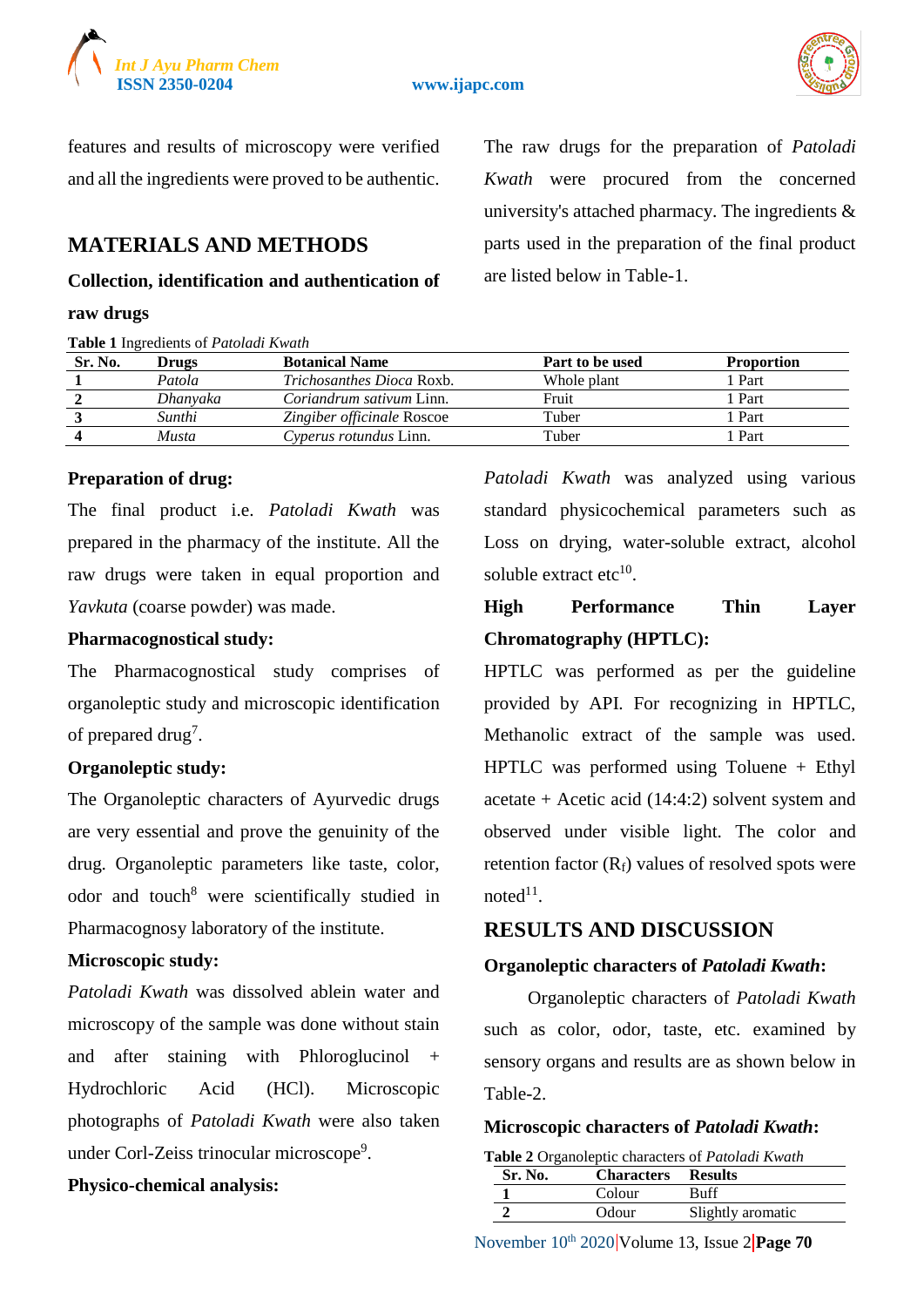



|  | Taste                                        | Astringent bitter |  |
|--|----------------------------------------------|-------------------|--|
|  | Touch                                        | Coarse            |  |
|  | Diagnostic characters of Patoladi Kwath were |                   |  |

observed under the microscope and the presence

of all ingredients showed their different characters which are depicted in Figure-1, Plate 1-16.

1. Starch grains of *Sunthi* 2. Spiral vessles of *Patola* 3. Starch grains of *Musta* 4.Vittae cells of *Dhanyak* 5.Scleriform vessles of *Sunthi* 6.Epidermal cells of *Patola* 7. Parenchymal cells along with starch grains of *Sunthi* 8. Trichomes of *Patola* 9. Simple fibres of *Sunthi* 10. Cork cells of *Musta* 11. Oil globules of *Dhanyak* 12. Lignified vessles of *Musta*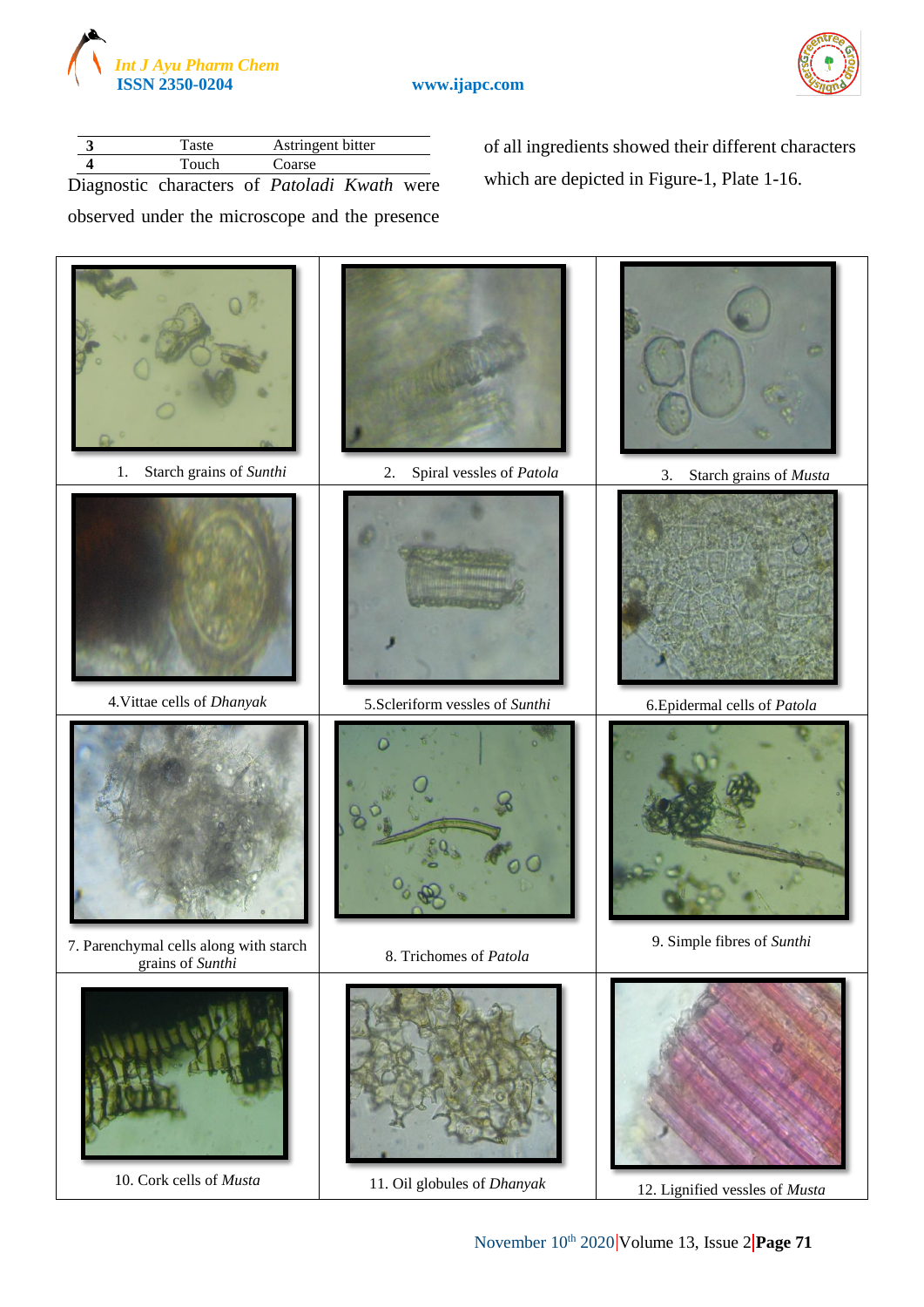





13. Lignified bordered pitted vessles of *Musta*





14. Parenchymal cells along with oil globules of *Dhanyak*



15. Iodine stained starch grains of *Musta*

16. Iodine stained starch grains of *Sunthi*

**Figure 1** Microscopic characters of *Patoladi Kwath*

**Physico-chemical parameters of** *Patoladi Kwath***:**

Physico-chemical parameters of *Patoladi Kwath* such as ash value, water-soluble extract, alcohol soluble extract, pH etc. results are shown in Table-3.

#### **HPTLC study:**

Chromatogram shows 4 prominent spots at 254nm and at 366nm each with maximum  $R_f$  value 0.05, 0.13, 0.55, 0.89 and 0.05, 0.09, 0.13, 0.21 accordingly (Figure-2**)** and three dimensional densitogram is also shown. (Figure-3)

|  | Table 3 Physicochemical parameters of Patoladi Kwath |
|--|------------------------------------------------------|
|--|------------------------------------------------------|

| Sr. No. | Test.                                 | <b>Result</b> |
|---------|---------------------------------------|---------------|
| 1.      | Loss on Drying                        | 5.12 %        |
| っ       | Ash Value                             | 5.09 % w/w    |
|         | Water soluble extract                 | 15 %          |
|         | Alcohol (Methanol)<br>soluble extract | $8.4\%$ w/w   |

| pH (5%)<br>Aqueous<br>extract) | 75     |
|--------------------------------|--------|
| Particle size                  |        |
| Above 60 mesh                  | 80.56% |
| $60-85$ mesh                   | 4.01%  |
| 85-120 mesh                    | 3.29%  |
| Below 120 mesh                 | 12.28% |

 $\frac{1}{2}$ %=percentage, %w/w=percentage weight by weight







# **CONCLUSION**

November 10<sup>th</sup> 2020 Volume 13, Issue 2 Page 72 To assess the safety, purity and universal acceptability of any formulation for the particular disease quality control analysis is really necessary.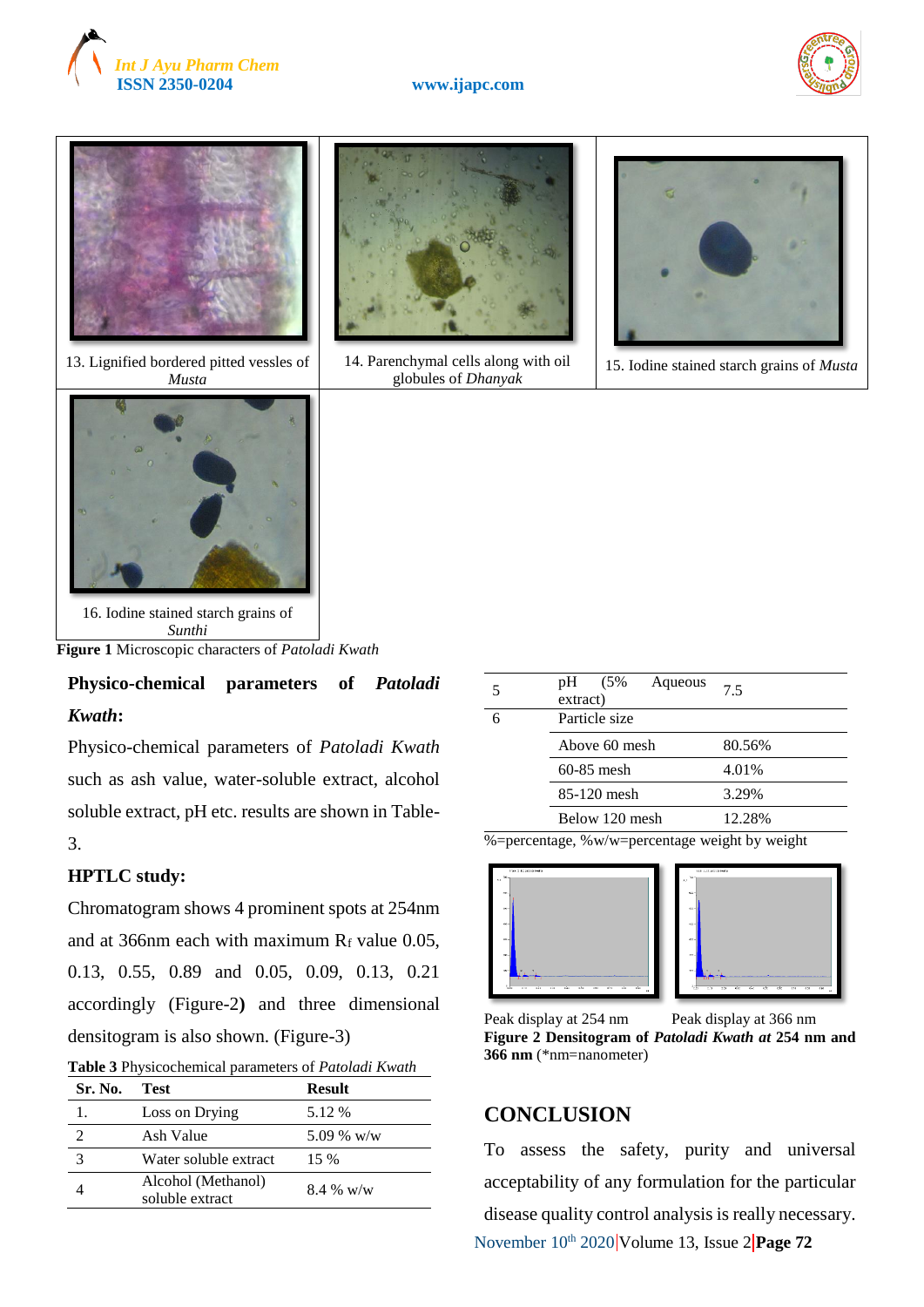



Standardization is a measurement for ensuring the quality control enabling the reproducibility of the formulation. The pharmacognostical and physicochemical analysis of *Patoladi Kwath* confirmed the purity and validation of the drug. Further studies may be carried out on this formulation based on the observation made and the results of experimental studies. This study may be beneficial for future researchers and can be used as a reference standard in further quality control researchers.



 254 nm 366 nm **Figure 3** Three-dimensional HPTLC (3D) Densitogram